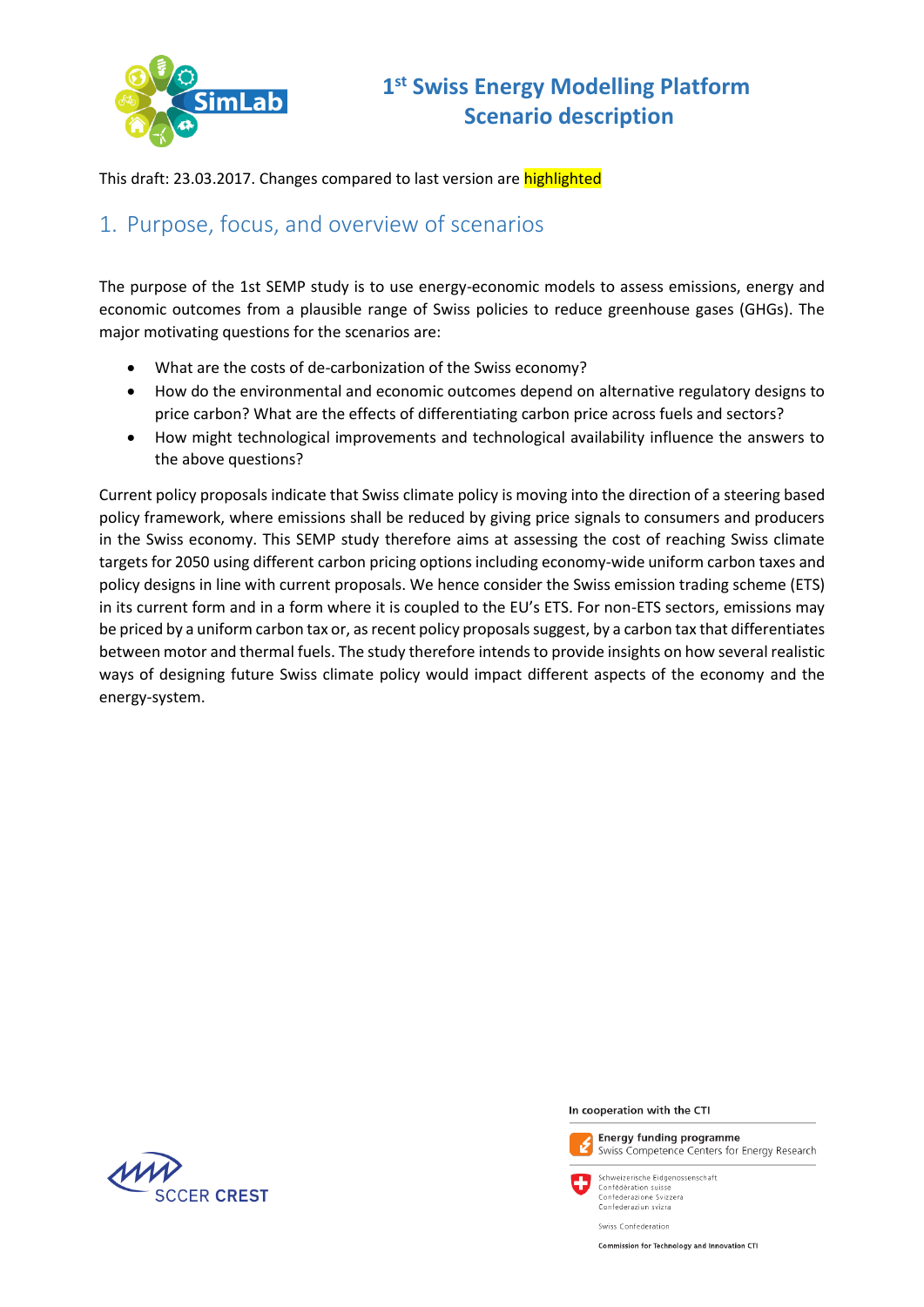

[Table 1](#page-1-0) presents an overview of the scenarios. To have a core set of scenarios across which inter-model comparisons are possible, we define a set of 7 basic scenarios that all modeling teams shall run (highlighted in red in Table 1). The other 9 scenarios are optional and provide sensitivity analyses with respect to either the policy or technology dimension.

<span id="page-1-0"></span>

| Table 1: Overview over scenarios and their distinguishing assumptions |  |
|-----------------------------------------------------------------------|--|
|-----------------------------------------------------------------------|--|

| <b>Technology Dimension</b>              |                                |                |                                   |                |  |  |  |
|------------------------------------------|--------------------------------|----------------|-----------------------------------|----------------|--|--|--|
|                                          |                                | <b>Default</b> | <b>Alternative</b><br>assumptions |                |  |  |  |
| GDP potential (energy demand)            |                                | Ref            | High                              | Ref            |  |  |  |
| Availability of renewable energy sources |                                | Default        | <b>Default</b>                    | Low            |  |  |  |
| Energy efficiency                        |                                | <b>Default</b> | <b>Default</b>                    | <b>Default</b> |  |  |  |
| <b>Policy Dimension</b>                  |                                |                |                                   |                |  |  |  |
| <b>Business as Usual</b>                 |                                | <b>BAU</b>     | <b>BAU_log</b>                    |                |  |  |  |
|                                          | 2050 Target                    |                |                                   |                |  |  |  |
| Economy-wide CO2 tax                     | 1.5 t $CO2e$ p.c.              | 15TPC          | 15TPC_log                         | 15TPC_ren      |  |  |  |
|                                          | $1.0$ t CO <sub>2</sub> e p.c. | 10TPC          | 10TPC_log                         | 10TPC_ren      |  |  |  |
| ETS and uniform CO2                      | $1.5$ t CO <sub>2</sub> e p.c. | 15TPC_etsUni   |                                   |                |  |  |  |
| tax                                      | $1.0$ t CO <sub>2</sub> e p.c. | 10TPC_etsUni   |                                   |                |  |  |  |
| <b>ETS and differentiated</b>            | 1.5 t $CO2e$ p.c.              | 15TPC_etsDiff  |                                   |                |  |  |  |
| CO <sub>2</sub> tax                      | 1.0 t $CO2e$ p.c.              | 10TPC_etsDiff  |                                   |                |  |  |  |
| EU ETS and uniform                       | 1.5 t $CO2e$ p.c.              | 15TPC_EUETS    |                                   |                |  |  |  |
| CO <sub>2</sub> tax                      | 1.0 t $CO2e$ p.c.              | 10TPC_EUETS    |                                   |                |  |  |  |



In cooperation with the CTI



Energy funding programme Swiss Competence Centers for Energy Research

Schweizerische Eidgenossenschaft Schweizerische Engenos.<br>Confédération suisse<br>Confederazione Svizzera

Swiss Confederation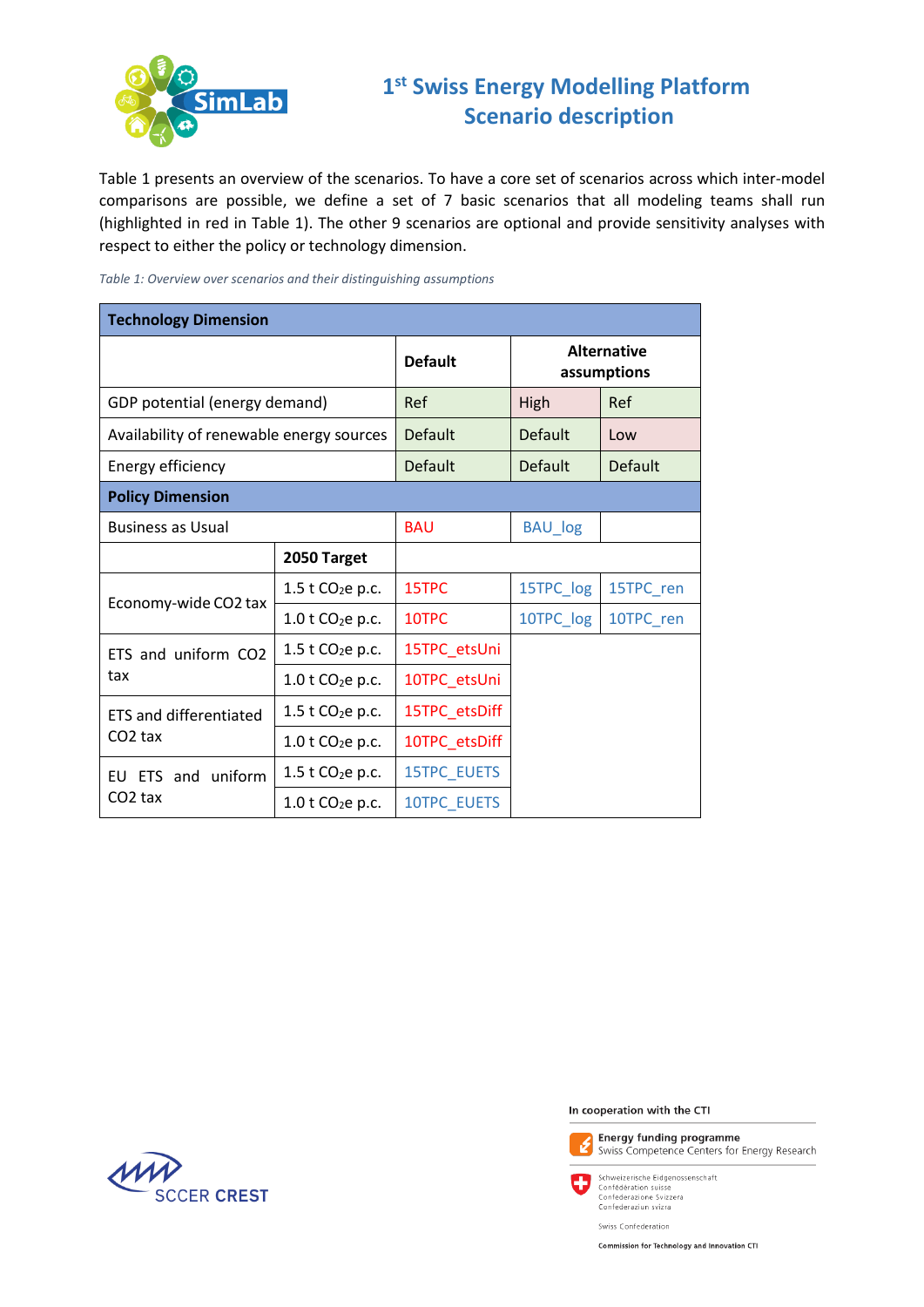

### 2. Harmonized of scenario assumptions

To increase the comparability of the modeling results we aim at harmonizing the general trends in the development of the economy and the energy system: population, economic growth potentials, energy demand and conditions on the world markets for fossil fuels. The idea is to calibrate baseline developments (GDP and energy demand) to the following scenario description.

#### Scenario drivers

*Table 2: Harmonized modeling assumptions<sup>1</sup>*

|                                                          | 2010              | 2020       | 2035       | 2050 <sup>2</sup> | Reference                                                                                                                                                                                                    |
|----------------------------------------------------------|-------------------|------------|------------|-------------------|--------------------------------------------------------------------------------------------------------------------------------------------------------------------------------------------------------------|
| Population (million)                                     | 7.79              | 8.68       | 9.80       | 10.30             | BFS Scenario. A-00-2015. Available at                                                                                                                                                                        |
| Working population<br>(million full time<br>equivalents) | 3.85 <sup>3</sup> | 4.31       | 4.58       | 4.63              | https://www.bfs.admin.ch/bfs/de/home/statistiken/bevoel<br>kerung/zukuenftige-entwicklung.html                                                                                                               |
| Crude oil prices (2010<br>\$/barrel) <sup>4</sup>        | 78                | 105        | 120        | 129               | 2010 value: 2011 IEA World Energy Outlook<br>Projections: 4DS Scenario in 2015 IEA Energy technology                                                                                                         |
| Gas prices (2010 \$/MBtu)                                | 7.5               | 10.4       | 11.7       | 12.4              | Perspectives                                                                                                                                                                                                 |
| <b>EU electricity prices (2013)</b><br><b>EUR/MWh)</b>   | <b>133</b>        | <b>150</b> | <b>160</b> | 159               | <b>EU Reference Scenario 2016: EU Energy, Transport and</b><br><b>GHG emissions - Trends to 2050. Avaiable at</b><br>https://ec.europa.eu/energy/sites/ener/files/documents/re<br>f2016 report final-web.pdf |
| Cooling degree day <sup>5</sup>                          | 120               |            | 235        | 280               | "Klima Wärmer" scenario in BFE 2050 Energy Perspectives,<br>pp. 80-81, avaiable at<br>http://www.bfe.admin.ch/themen/00526/00527/06431/in<br>dex.html?lang=en&dossier_id=06421                               |
| Heating degree day <sup>5</sup>                          | 3586              |            | $3002*$    | 2831**            |                                                                                                                                                                                                              |

 $1$ Variables for periods between those indicated can be derived by linear interpolation of given targets (this applies for all the variables in this document)

<sup>2</sup> Models that include time periods beyond 2050 will make individual developments beyond 2050 consistent with trends up to 2050.

#### $3$  2009 value

<sup>4</sup> Crude oil projections do not reflect current low market prices. Our projections assume that the latter are an anomaly that will be corrected in the long run.

<sup>5</sup> Assuming: (1) 2035: A temperature increase in the winter months September-May of 1C and in the summer months June-August of 2C; (2) 2050: A temperature increase in the winter months October-April of 1.5C, in the summer months June-August of 2.5C, and in May and September of 2C]

\* 12% increase from the 1984-2002 average \*\* 17% increase from the 1984-2002 average



In cooperation with the CTI



Energy funding programme Swiss Competence Centers for Energy Research

Schweizerische Eidgenossenschaft Confédération suiss Confederation suisse<br>Confederazione Svizzera<br>Confederaziun svizra

Swiss Confederation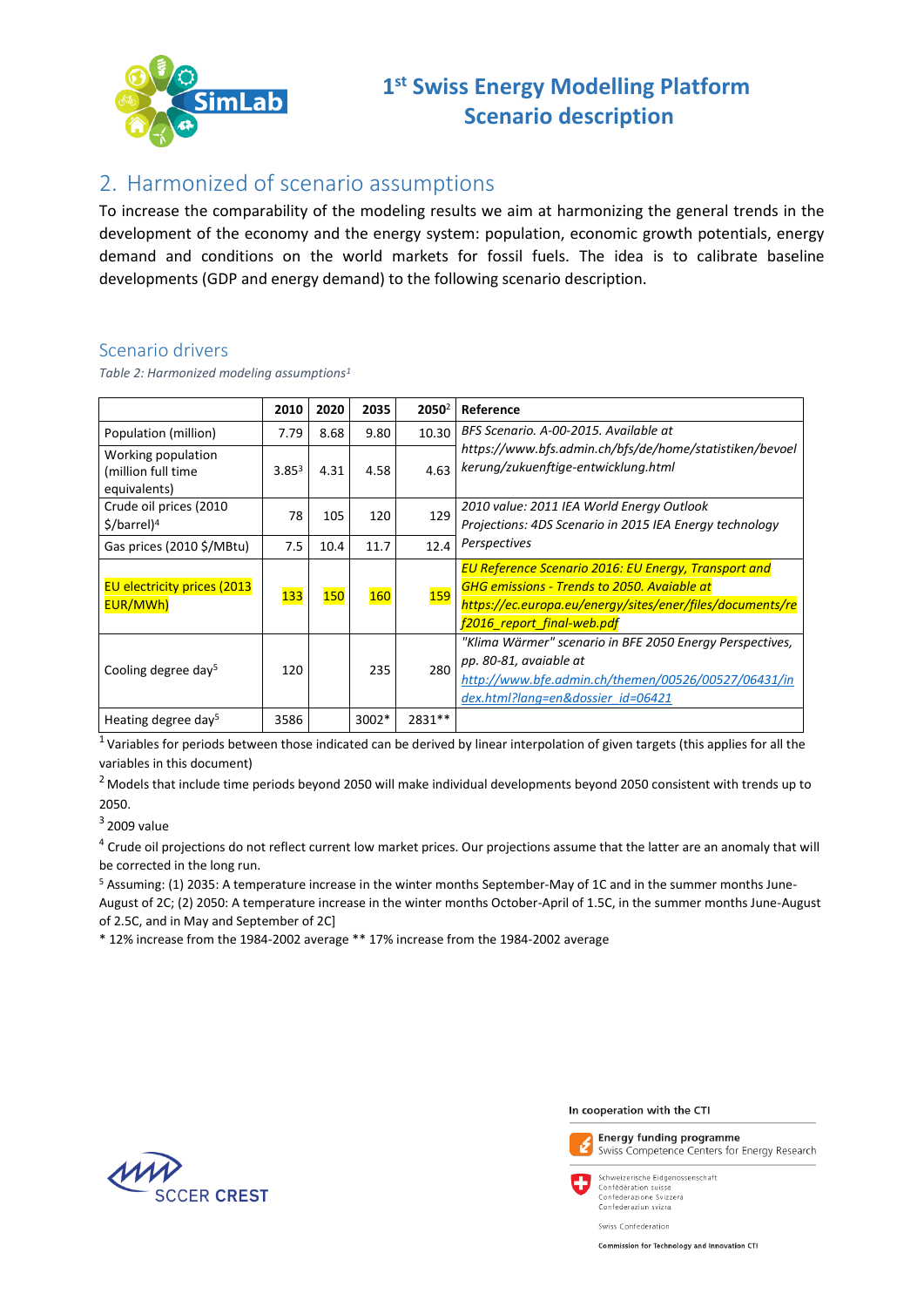

#### Business as usual (BAU) scenario

The BAU scenario is calibrated to the harmonized scenario drivers and the following GDP and demands:

<span id="page-3-0"></span>*Table 3 Harmonized drivers in the BAU scenario<sup>1</sup>*

|                                                  |             | 2010                    | 2015     | 2020  | 2035  | $2050^2$ | Reference                                                                                                                                                                                                                                                                                      |
|--------------------------------------------------|-------------|-------------------------|----------|-------|-------|----------|------------------------------------------------------------------------------------------------------------------------------------------------------------------------------------------------------------------------------------------------------------------------------------------------|
| GDP potential <sup>3</sup><br>(relative to 2010) | Ref         | $\mathbf{1}$            | 1.046    | 1.18  | 1.43  | 1.66     | Calibration years: BFS, Gross domestic product:<br>expenditure approach, Table 3b. Available at<br>https://www.bfs.admin.ch/bfs/de/home/statistiken<br>/volkswirtschaft/volkswirtschaftliche-<br>gesamtrechnung/bruttoinlandprodukt.assetdetail.3<br>23503.html<br>Projections from: SECO 2015 |
|                                                  | High        | $\mathbf{1}$            | 1.046    | 1.23  | 1.58  | 1.86     | Simlab                                                                                                                                                                                                                                                                                         |
| Energy demand<br>(relative to 2010)              | Ref         | $\mathbf{1}$            | 0.92     | 0.937 | 0.839 | 0.782    | BAU (WWB) scenario from BFE 2050 Energy<br>Perspectives, p 96. Available at<br>http://www.bfe.admin.ch/themen/00526/00527/06<br>431/index.html?lang=de&dossier_id=06421                                                                                                                        |
|                                                  | High        | $\mathbf{1}$            | 0.92     | 0.969 | 0.894 | 0.856    | Simlab                                                                                                                                                                                                                                                                                         |
| <b>Electricity demand</b><br>(relative to 2010)  | Ref         | $\mathbf{1}$            | 0.996    | 1.05  | 1.097 | 1.175    | BAU (WWB) scenario from BFE 2050 Energy<br>Perspectives, p 96. Available at<br>http://www.bfe.admin.ch/themen/00526/00527/06<br>431/index.html?lang=de&dossier_id=06421                                                                                                                        |
|                                                  | High        | $\mathbf{1}$            | 0.996    | 1.08  | 1.17  | 1.25     | Simlab                                                                                                                                                                                                                                                                                         |
| <b>Fossil energy demand</b>                      | Ref         | $\overline{\mathbf{1}}$ | $0.876*$ | 0.858 | 0.621 | 0.388    | <b>Simlab</b>                                                                                                                                                                                                                                                                                  |
| by ETS sectors (relative<br>to 2010              | <b>High</b> | $\overline{\mathbf{1}}$ | $0.876*$ | 0.861 | 0.626 | 0.395    | <b>Simlab</b>                                                                                                                                                                                                                                                                                  |

In the policy dimension, BAU scenarios should be calibrated to following existing policies:

*Table 4 Harmonized policies in the BAU scenario<sup>1</sup>*

|                                    | 2010 | 2015  | 2020  | 2035       | $2050^2$ | Reference                                             |
|------------------------------------|------|-------|-------|------------|----------|-------------------------------------------------------|
| CO <sub>2</sub> tax on thermal     | 36   | 60    |       | <b>120</b> |          | CO2 Ordinance, Chapter 8: CO2 Levy. Available at      |
| fuels (CHF/tCO <sub>2</sub> )      |      |       |       |            |          | https://www.admin.ch/opc/en/classified-               |
|                                    |      |       |       |            |          | compilation/20120090/index.html                       |
| CO <sub>2</sub> tax on motor fuels |      |       |       |            |          | CO <sub>2</sub> Ordinance.                            |
| (CHF/ tCO <sub>2</sub> )           |      |       |       |            |          | https://www.admin.ch/opc/en/classified-               |
|                                    |      |       |       |            |          | compilation/20120090/index.html                       |
| <b>Permit price in CH ETS</b>      | N/A  |       |       | Free**     |          |                                                       |
| $(2010$ USD/tCO <sub>2</sub> )     |      |       |       |            |          |                                                       |
| Cap of CH ETS relative to          | N/A  | 0.965 | 0.878 | 0.617      | 0.356    | The cap in year t is computed with the formula (1-(t- |
| 2013 emissions                     |      |       |       |            |          | 2013)*0.0174) using the yearly reduction factor of    |
|                                    |      |       |       |            |          | 1.74% used in the EU ETS until 2020                   |

 $1$ Variables for periods between those indicated can be derived by linear interpolation of given targets (this applies for all the variables in this document)

<sup>2</sup> Models that include time periods beyond 2050 will make individual developments beyond 2050 consistent with trends up to 2050.



In cooperation with the CTI



Confédération suisse<br>Confédération suisse<br>Confederazione Svizzera

Swiss Confederation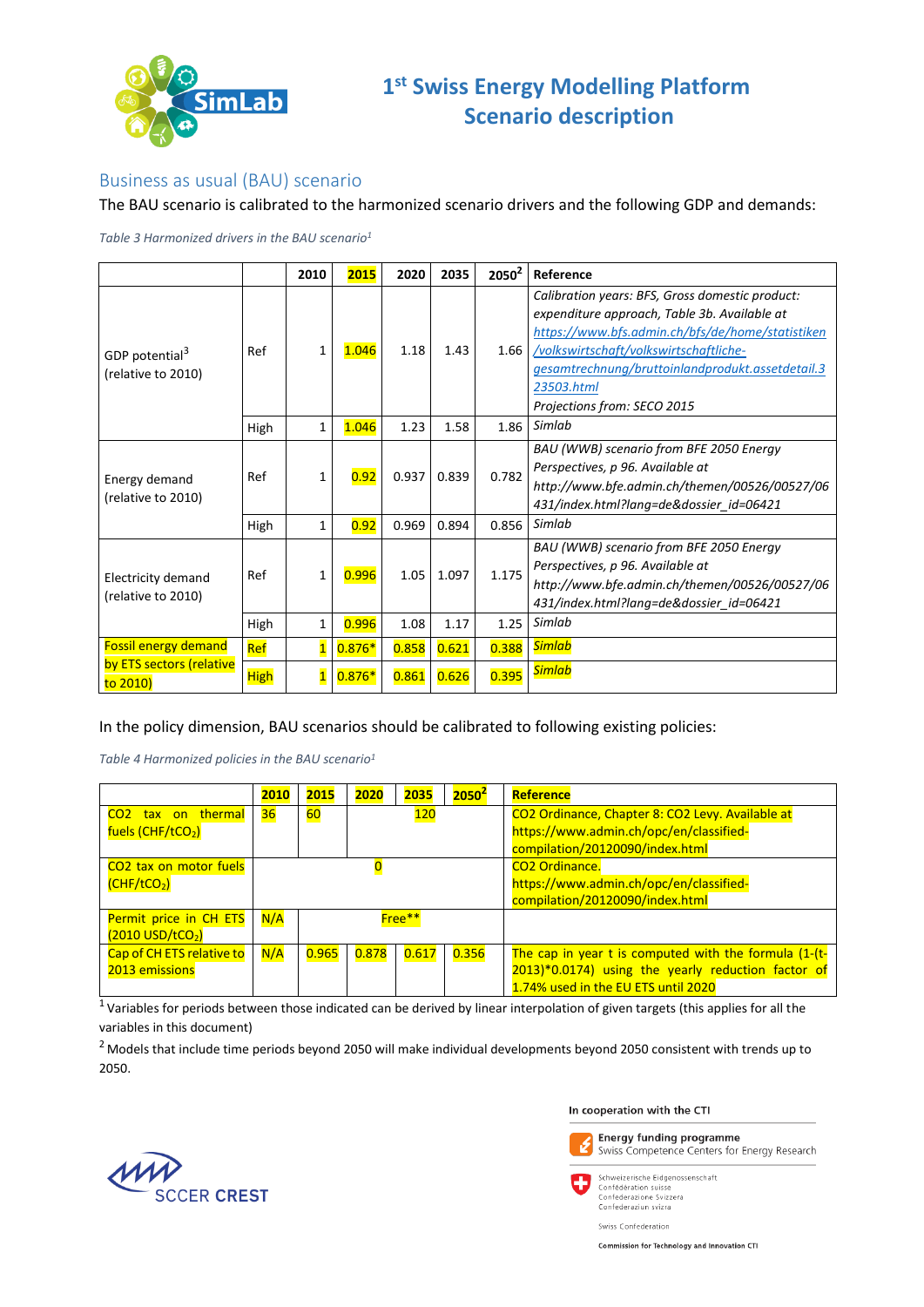

 $3$  Models shall make individual assumptions about labor productivity that are in line with the GDP projections given by SEMP.

\* Simlab estimate

\*\* In BAU, the Swiss ETS is active but not coupled with the EU ETS. With trends in fossil fuel demand by ETS sectors described in [Table 3,](#page-3-0) the cap of the CH ETS will be overshot. In order to achieve the capped emissions that are to be achieved in the BAU, assume that emissions implied by trends i[n Table 3](#page-3-0) are achieved at permit prices according t[o Table 9](#page-6-0) and endogenously determine the Swiss ETS permit price by applying the cap in the fourth row of this table.

#### **Technologies**

*Table 5 Harmonized technology assumptions*

| <b>Technology</b> | <b>Assumption</b>                                                                            |
|-------------------|----------------------------------------------------------------------------------------------|
| Nuclear           | Nuclear power plants are phased out by 2034 according to expectations about the live span of |
|                   | the power plants currently in operation                                                      |
| <b>CCS</b>        | No CCS until 2030. After 2030, models may make their own assumptions about CCS and report    |
|                   | them.                                                                                        |

#### Renewable resources

We analyze two cases: a **default** case where the modeling teams use their usual assumptions and a **low** case with limited deployment of renewables as described in the following able.

*Table 6: Harmonized assumptions on renewable resources*

| <b>Scenarios</b> | <b>Resource</b>                                          | 2010        | 2020 | 2035 | 2050 |
|------------------|----------------------------------------------------------|-------------|------|------|------|
| Default          | All renewables                                           | free choice |      |      |      |
|                  | Wind (TWh)                                               | 0.0366      | 0.3  |      |      |
| Low              | Solar (TWh)                                              | 0.0936      | 1.5  | 2    | 5    |
|                  | Biomass (TWh)                                            | 0.18        | 1.3  | 2.5  | 2.5  |
|                  | Biomass (percent of fuel mix<br>in total primary energy) |             |      | 10   | 10   |
|                  | Geothermal (TWh)                                         | 0           |      |      |      |

#### Other assumptions

For all the other modelling assumptions (elasticities of substitution, technology characteristics, etc.) each participating model uses its own data.

#### **Currency**

The currency of the 1st SEMP is CHF<sub>2010</sub>.

*Table 7 Currency*

| <b>Dollars</b> | The 2010 exchange rate between USD and CHF was approximately 1 and shall be assumed to remain |
|----------------|-----------------------------------------------------------------------------------------------|
|                | constant                                                                                      |



In cooperation with the CTI



Swiss Confederation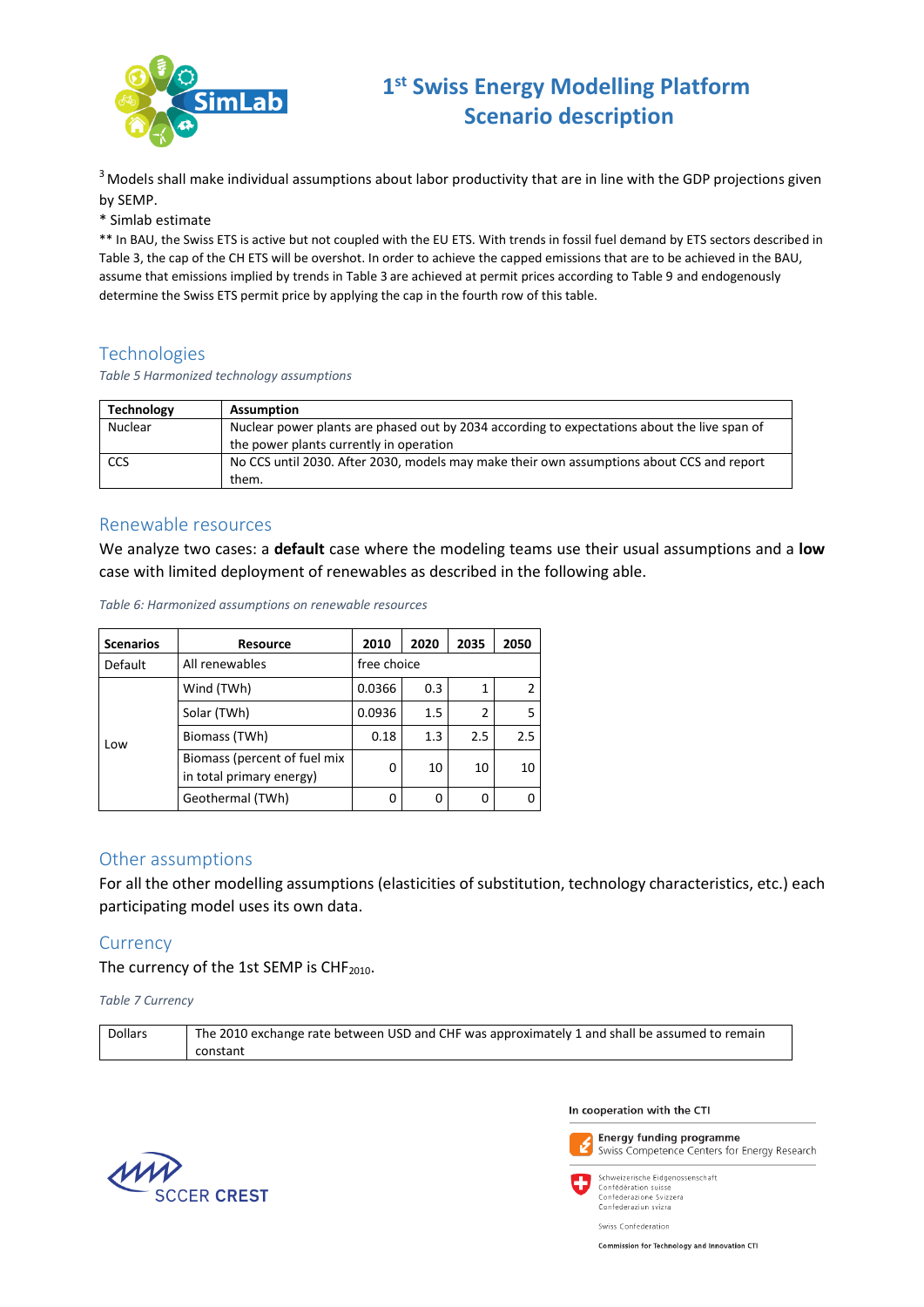

| Euros    | The exchange rate between CHF and EUR was approx. 0.75 in 2010 and 0.93 in 2015 and shall be<br>assumed to remain constant after that                                                                                   |        |      |         |        |        |        |        |  |  |
|----------|-------------------------------------------------------------------------------------------------------------------------------------------------------------------------------------------------------------------------|--------|------|---------|--------|--------|--------|--------|--|--|
| Deflator | Consumer prices index (the difference between the CPI and the GDP deflator is less than 0.75%).<br>Taken from the Swiss Statistics (http://www.portal-stat.admin.ch/lik rechner/d/lik rechner.htm),<br>$CHF2010 = 100:$ |        |      |         |        |        |        |        |  |  |
|          | 2008                                                                                                                                                                                                                    | 2009   | 2010 | 2011    | 2012   | 2013   | 2014   | 2015   |  |  |
|          | 99.807                                                                                                                                                                                                                  | 99.327 | 100  | 100.192 | 99.519 | 99.326 | 99.326 | 98.171 |  |  |
|          |                                                                                                                                                                                                                         |        |      |         |        |        |        |        |  |  |

### 3. Emissions targets

We consider two **emissions targets** frequently mentioned in Swiss policy papers: 1.0 t CO<sub>2</sub>e and the 1.5 t CO<sub>2</sub>e per capita. Given SEMP's assumptions about the Swiss population in 2050, both targets lie well within the range of 15-30 percent of Swiss emissions in 1990, the range of emission levels identified as the Swiss targets in its Intended Nationally Determined Contributions (INDC).

[Table 8](#page-5-0) presents the GHG targets and the consequences on energy demand and electricity demand. Each model is asked to consider the most general target it can represent for its policy scenarios and compute more specific demands endogenously.

<span id="page-5-0"></span>*Table 8: Assumptions about policy targets in terms of overall GHG emissions and CO2 emissions*

|                                                                                                                             | Target                   | 2010 | 2020  | 2035   | 2050  | Reference                                                                                                   |  |
|-----------------------------------------------------------------------------------------------------------------------------|--------------------------|------|-------|--------|-------|-------------------------------------------------------------------------------------------------------------|--|
| GHG or CO2 <sup>*</sup> emissions relative to 2010 levels:<br>GHG without LULUCF: 54.37 Mt CO <sub>2</sub> e                | $1.5$ tCO <sub>2</sub> e |      | 0.849 | 0.571  | 0.284 | Emission levels in 2010 taken<br>from the GHG Inventory 1990-                                               |  |
| Total CO <sub>2</sub> without LULUCF: 45.027 Mt CO <sub>2</sub><br>Total Energy CO <sub>2</sub> : 42.603 Mt CO <sub>2</sub> | $1.0$ tCO <sub>2</sub> e |      | 0.824 | 0.510  | 0.189 | 2014 (Updated CRF tables<br>2016)                                                                           |  |
| Electricity demand (relative to 2010)                                                                                       |                          |      | 0.975 | 0.9375 | 0.9   | Prognos (2012) 2050 Energy                                                                                  |  |
| Total energy demand (relative to 2010)                                                                                      |                          |      | 0.873 | 0.653  | 0.536 | Strategy available at<br>http://www.bfe.admin.ch/the<br>men/00526/00527/index.html<br>?dossier id=05024⟨=en |  |

\* Given that not all models cover (all) GHG emissions, these targets are translated into CO2-only emission targets for models that consider CO2 only.

#### Important assumptions

- All emission targets must be met in the respective years and no banking or borrowing of emission allowances between periods is permitted.
- Emissions from international aviation are not included.
- After 2050: Models running beyond 2050 shall make individual assumptions about a reasonable continuation of climate policy and report their assumptions.





Swiss Confederation

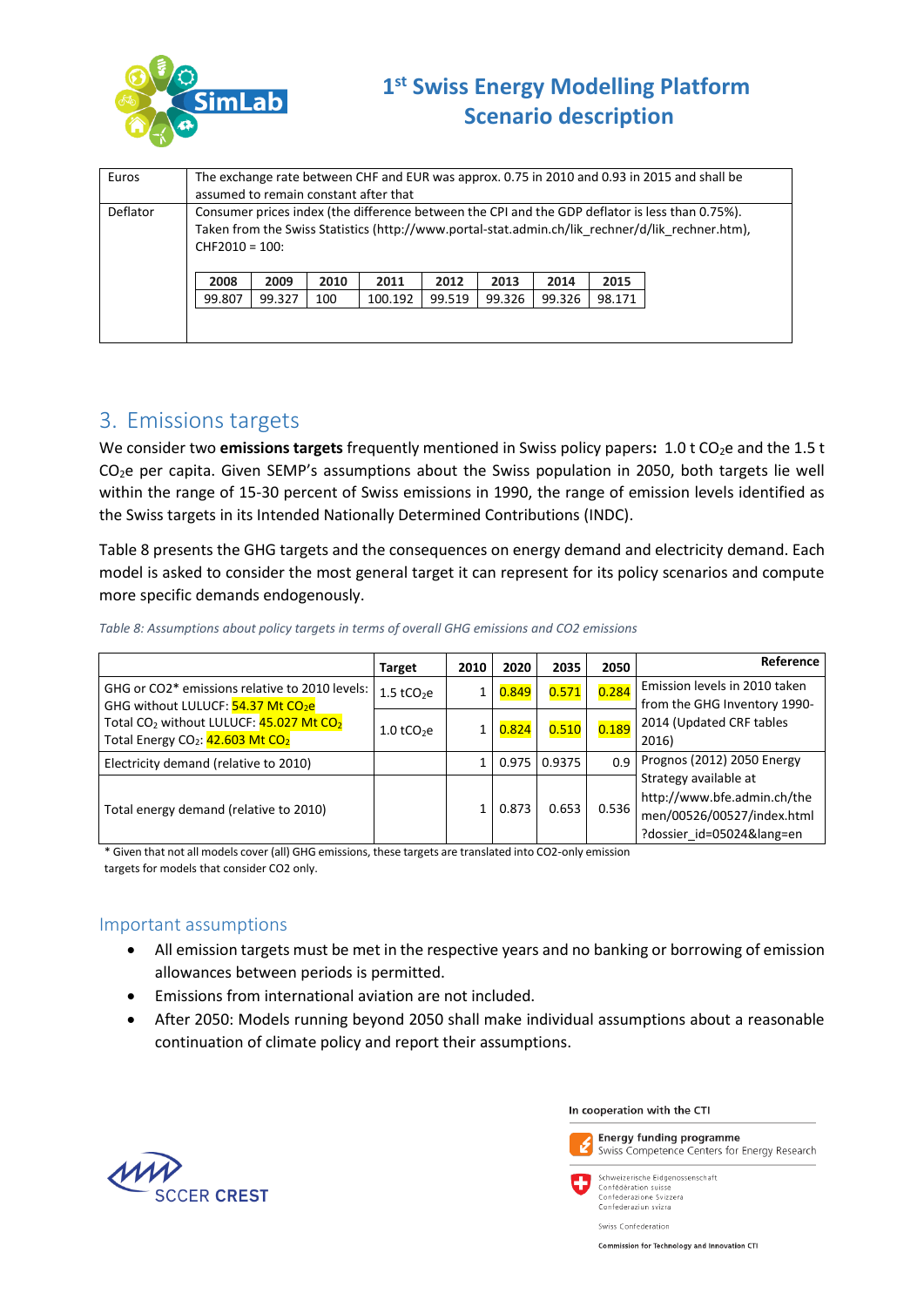

### 4. Carbon pricing

We consider four alternative CO2 pricing designs:

- 1. Economy-wide CO2 tax: Models should implement an uniform carbon tax across the whole economy
- 2. ETS and uniform CO2 tax: Non-ETS sectors emissions are priced by a uniform carbon tax
- 3. ETS and differentiated CO2 tax: Non-ETS sectors emissions are priced by a carbon tax that differentiates between motor and thermal fuels
- 4. EU ETS and uniform CO2 tax: Assume a coupling of the EU ETS and the Swiss ETS after 2020. Models that do not cover the permit market in the EU ETS shall assume the permit price in the EU ETS to be exogenous and the price level to be according to [Table 9.](#page-6-0)

<span id="page-6-0"></span>*Table 9: EU ETS permit price*

|                                        | 2010 | 2020 | 2035 2050 | Reference                                                                                                                                                                                             |
|----------------------------------------|------|------|-----------|-------------------------------------------------------------------------------------------------------------------------------------------------------------------------------------------------------|
| EU ETS permit price<br>(2010 €/t CO2e) | 15   | 15   | 239       | Scenario "energy efficiency" of the impact assessment for the<br>EU Energy Roadmap 2050 (page 37) available at<br>https://ec.europa.eu/energy/sites/ener/files/documents/sec<br>2011 1565 part2 0.pdf |

#### ETS

 The ETS has a cap from 2013 onwards. The cap in year t can be derived from ETS emissions in 2013  $(emiETS<sub>2013</sub>):$ 

 $cap(T) = emiETS<sub>2013</sub><sup>*</sup>(1-(t-2013)<sup>*</sup>0.0174).$ 

- For scenarios where the ETS is assumed to be present, the overall emission targets is assumed to be met if non-ETS emissions are not greater than the annual overall emission target minus the ETS emission cap and industries included in emissions trading comply with the ETS rules.
- GHG emitters in the **electricity sector** are, in line with EU regulation, included in the ETS.
- **Gas power plants**: According to the CO2 Act, gas power plants compensate their emissions with a minimum share of 50% for domestic compensation, i.e. obtained from the other sectors. The rest can be compensated by using international emission reduction units. Assume that CO2 emissions from gas power plants are taxed by a tax equal to 0.5\*(Foreign price) + 0.5\*(Domestic CO2 tax).
- Emissions from **aviation** are assumed not to be covered by the ETS.

### Differentiated taxes

The current political discussion reveals a preference for not putting a  $CO<sub>2</sub>$  tax on transport fuels. This is motivated by the preexistence of considerable mineral oil tax rates on transport fuels. In order to compare the economic efficiency of a uniform  $CO<sub>2</sub>$  tax on all fossil fuels and a tax system that puts a lower  $CO<sub>2</sub>$  tax on transport fuels than on thermal fuels, additional policy scenarios that **differentiate CO<sup>2</sup> taxes by fuel** type are introduced, the standard scenario assuming that  $CO<sub>2</sub>$  is taxed uniformly across fuels. In the



In cooperation with the CTI